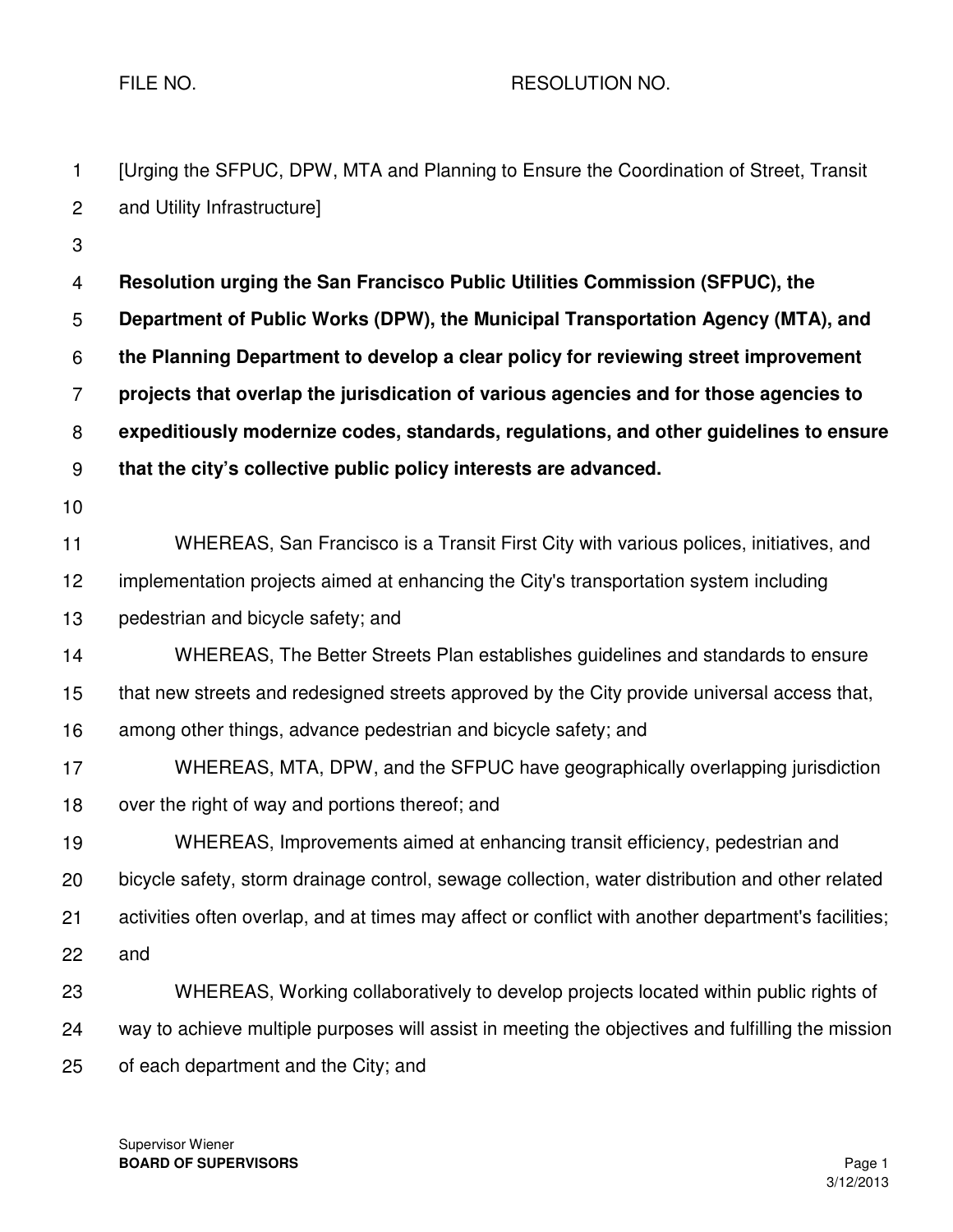2 3 4 5 6 7 8 9 10 11 12 13 effective communication between the departments regarding plans for and implementation of their responsibilities; and WHEREAS, Project level coordination and communication frequently provides the means for effectively resolving spatial conflicts and identifying potential policy agreements; and WHEREAS, Collaboration between the departments on the development of important public facilities located in public rights of way would be enhanced by the promulgation and consistent application of publically accessible state of the art specifications for the construction and operation of utility systems, drainage controls, transit facilities, streets, curbs, sidewalks, bikeways, pedestrian safety features and other such infrastructure located in public rights of way and that the greatest need for new specifications relates to situations where conflicts, or potential conflicts, between departments may arise; and

WHEREAS, The essence of meaningful interdepartmental collaboration involves

14 15 16 WHEREAS, Specifically, the Subdivision Code and its regulations can unnecessarily inhibit the development of important pedestrian and bicycle safety projects and there is lack of clarity as to when the subdivision code applies; and

17 18 19 20 WHEREAS, Specifically, the placement of sidewalk furniture and sidewalk utility infrastructure such as telecommunication boxes, traffic signal boxes, transit shelters, and news racks narrow the usable sidewalk area for pedestrians and in some cases produce pedestrian visibility concerns; and

21 22 23 WHEREAS, Specifically, pedestrian safety bulbouts are sometimes made prohibitively expensive when requirements to relocate subsurface infrastructure is mandated, whether or not that relocation is critical; now, therefore be it

24 25 RESOLVED, That the Board of Supervisors urges the General Manager of the SFPUC, the Transportation Director of the MTA, the Director of DPW and the Director of the Planning

Supervisor Wiener **BOARD OF SUPERVISORS Page 2** 

1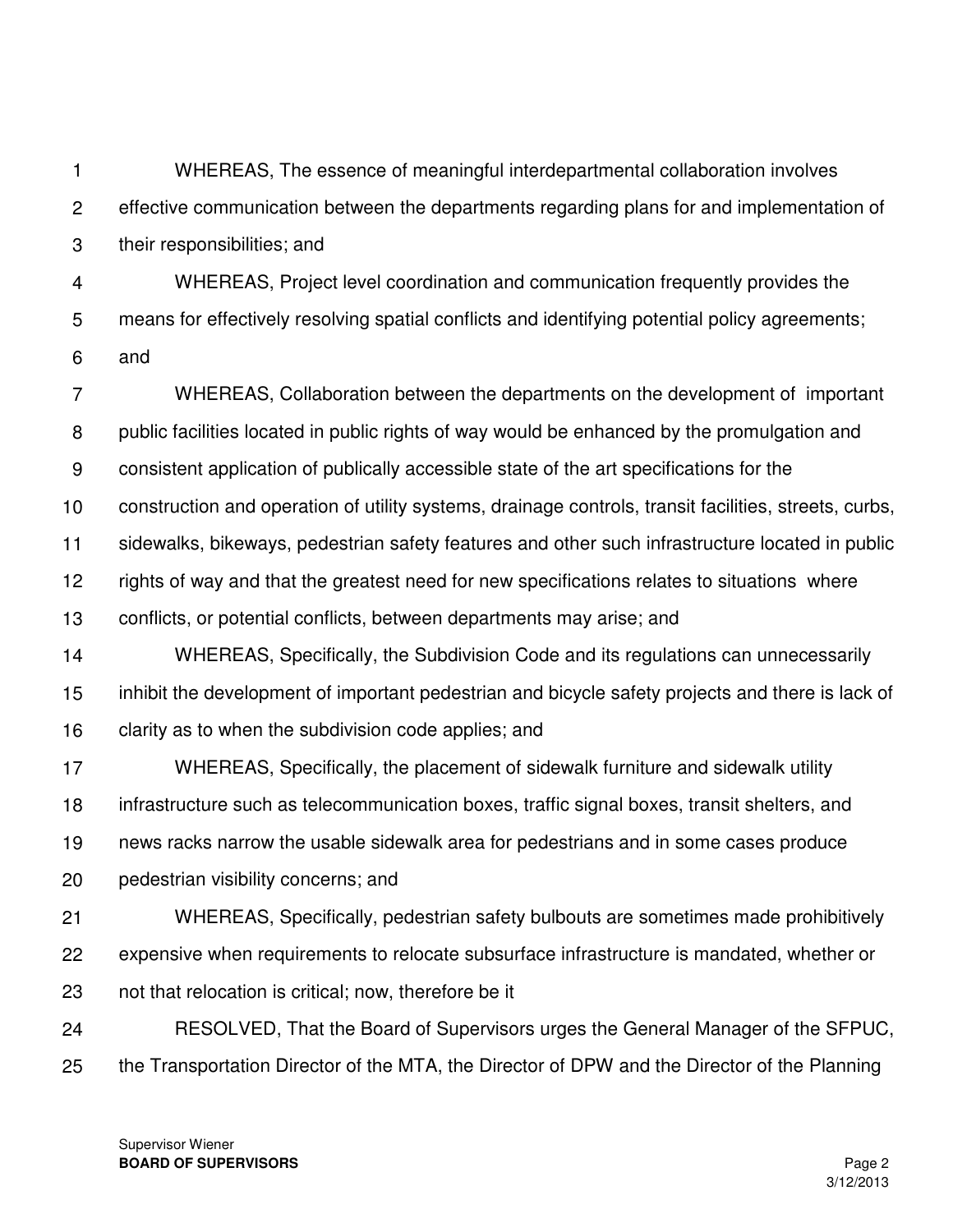1 2 3 4 5 6 Department to develop and execute a suitable agreement within 60 days memorializing their commitment to collaboratively develop high performing facilities in public rights of way that accommodate all of the important and essential interests of the public, including pedestrian and bicycle safety, in the successful implementation and operation of such facilities with the explicit understanding that long standing practices, standards and other inter-departmental review procedures may need to be modified; and be it

7 8 9 10 11 12 13 14 FURTHER RESOLVED, That the Board of Supervisors urges the SFPUC, MTA, DPW and Planning Department to develop and document, within 6 months, publically accessible specifications or standards for the construction and operation of each department's facilities located in public rights of way that have the potential to overlap or conflict with other department facilities, such as, but not limited to, sidewalk widening, bulb outs, medians and traffic circles with the explicit understanding that a principal goal shall be to ensure that the City's policy interests regarding pedestrian and bike safety and delivery and conveyance of essential services such as water and wastewater are met; and be it

15 16 17 18 FURTHER RESOLVED, That the Board of Supervisors urges the SFPUC, MTA, DPW, and Planning Department to develop a straight-forward and expeditious approach for the review of proposals that seek a variance from any standards, policies, or other regulatory provisions; and be it

19 20 21 FURTHER RESOLVED, That the SFPUC apply the subdivision regulations and any specifications contained within such regulations only to streets contained entirely within a subdivision; and be it

- 22 23 24 FURTHER RESOLVED, That the MTA, DPW, and Planning Department coordinate the placement of sidewalk furniture and sidewalk utility infrastructure to ensure minimal disruption of pedestrian circulation and visibility; and be it
- 25